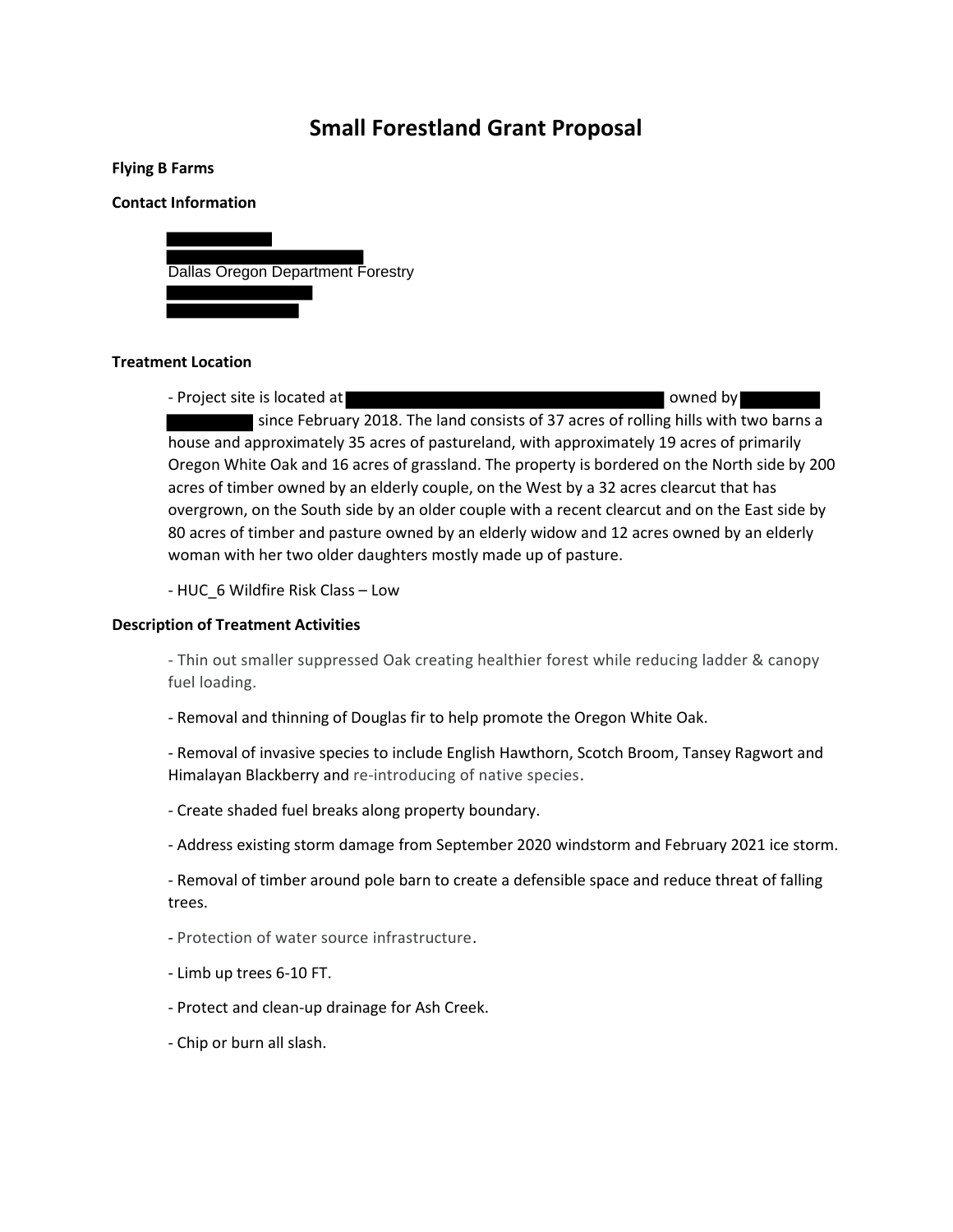#### **Description of Anticipated Benefits**

- Overall reduction of wildfire danger that starts on the property from leaving the property or burning across the property affecting my elderly neighbors.

- Utilize the removed trees and larger branches for firewood.

- Increased health of the oak woodland and improvement in the wildlife habitat that relies on it. Property is frequented by all large mammals found in NW Oregon along numerous small mammals and birds.

- Project will support the Community Wildfire Protection Plan and Yamhill County's Hazard Mitigation Plan by reducing fuels and creating shaded fire breaks.

- Project area falls within the Oregon Conservation Strategy's Conservation Opportunity Areas.

- Project will support the Natural Resource Conservation Service's Conservation Implementation Strategy areas to include Forest Resilience in the Face of Climate Change and Forest Management Planning areas. By reducing competition on overcrowding, the project will make the woodland more resilient to drought.

### **Timeline**

- Area A, 8 weeks to brush, fall, limb/stack/cut logs, stack/burn slash.

- Area B, 8 weeks to brush, fall, limb/stack/cut logs, stack/burn slash.

- Area C, 16 weeks to brush, fall, limb/stack/cut logs, stack/burn slash.

- Area D, 4 weeks to brush, fall, limb/stack/cut logs, stack/burn slash.

- Area E, 16 weeks to brush, fall, limb/stack/cut logs, stack/burn slash.

## **Budget**

- See Budget Worksheet

Thank you for my consideration

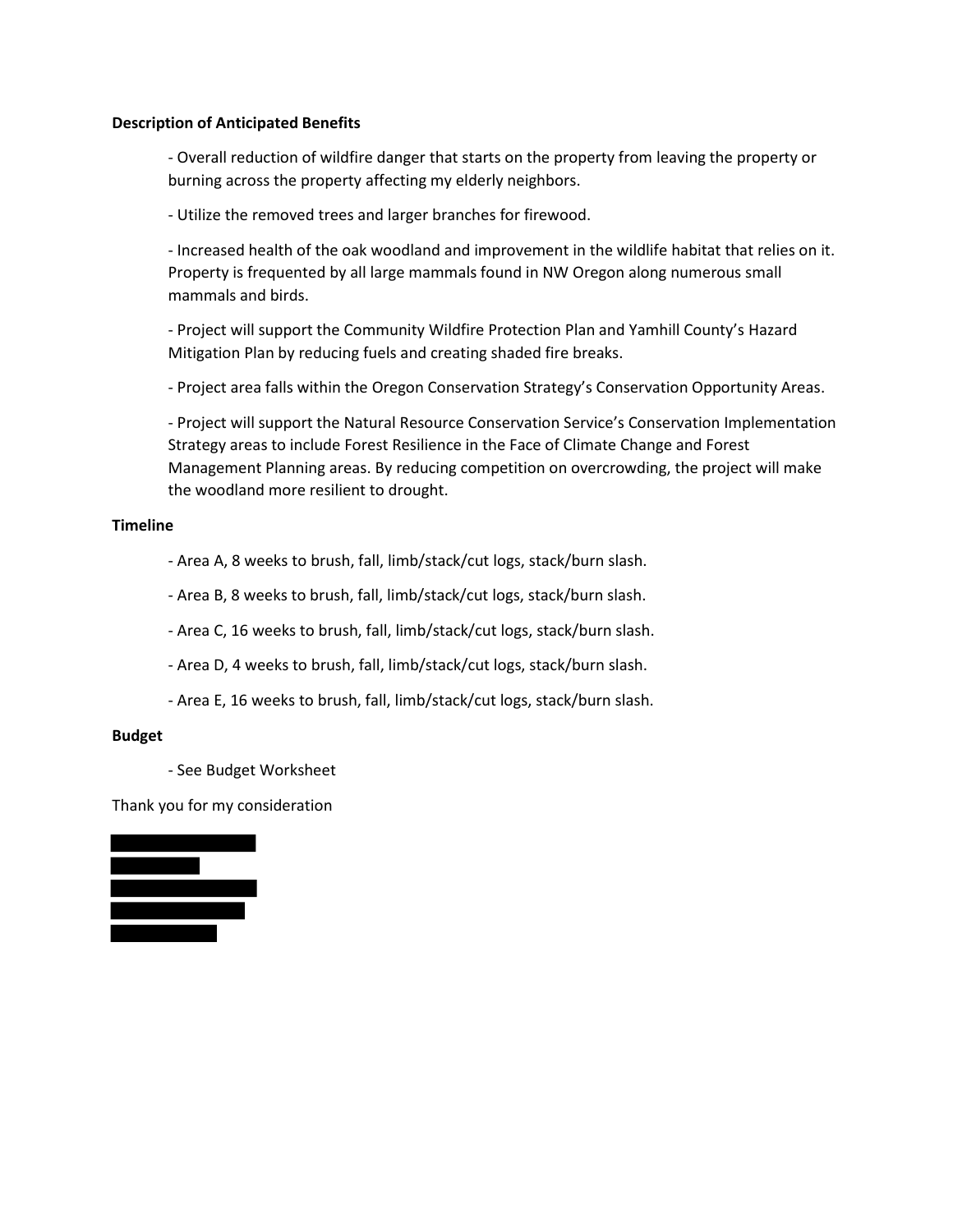# **Oregon Department of Forestry Small Forestland Grant Program Budget Calculation Sheet**

Instructions: Fill out blue-bordered boxes

**Grant Agreement #/Project Name:** 

 $\#$ 

/Flying B Farms

|                        | <b>Deliverables</b>                                                                                                                                                                                                                                                        |  |  |  |  |  |
|------------------------|----------------------------------------------------------------------------------------------------------------------------------------------------------------------------------------------------------------------------------------------------------------------------|--|--|--|--|--|
|                        | Below are examples, replace with your projects quantified treatment activities (acres)                                                                                                                                                                                     |  |  |  |  |  |
| 8.25                   | Brushing, removal of invasive species and re-introduction of native species, thin out smaller suppressed Oak and reducing ladder<br>& canopy fuel loading, address any storm damage, create shaded fuel break along property line.                                         |  |  |  |  |  |
| 9                      | Brushing, removal of invasive species and re-introduction of native species, thin out smaller suppressed Oak and reducing ladder<br>& canopy fuel loading, address any storm damage, create shaded fuel break along property line.                                         |  |  |  |  |  |
| 8.25                   | Brushing, removal of invasive species, thin out smaller suppressed Oak and reducing ladder & canopy fuel loading, address any storm damage,<br>create shaded fuel break along property line, creat defensable zone around pole barn, reduction or removal of Douglas Fir.  |  |  |  |  |  |
| 4                      | Brushing, removal of invasive species and re-introduction of native species, thin out smaller suppressed Oak, reduce fuel loading, address any<br>storm damage, protection of water source infrastructure, defensible space for barn, reduction or removal of Douglas Fir. |  |  |  |  |  |
| 6                      | Brushing, removal of invasive species, thin out smaller suppressed Oak, reduce fuel loading, address any storm damage, create shaded fuel break<br>along property line.                                                                                                    |  |  |  |  |  |
|                        |                                                                                                                                                                                                                                                                            |  |  |  |  |  |
|                        |                                                                                                                                                                                                                                                                            |  |  |  |  |  |
|                        |                                                                                                                                                                                                                                                                            |  |  |  |  |  |
|                        |                                                                                                                                                                                                                                                                            |  |  |  |  |  |
|                        |                                                                                                                                                                                                                                                                            |  |  |  |  |  |
|                        |                                                                                                                                                                                                                                                                            |  |  |  |  |  |
| Treatment<br>Footprint | 35.5                                                                                                                                                                                                                                                                       |  |  |  |  |  |

|                        | Leverage (25% required) |                |                   |                           |
|------------------------|-------------------------|----------------|-------------------|---------------------------|
| <b>Cost Category</b>   | <b>Grant Request</b>    | Match (if any) | Leverage (if any) | <b>Total Project Cost</b> |
| 1. Personnel           | \$1,200.00              |                |                   | \$1,200.00                |
| 2. Fringe Benefits     | \$600.00]               |                |                   | \$600.00                  |
| 3. Travel              | \$146.00                |                |                   | \$146.00                  |
| 4. Equipment           |                         |                |                   | \$0.00                    |
| 5. Supplies            |                         |                |                   | \$0.00                    |
| 6. Contractual         | \$35,080.30             |                | \$12,390.00       | \$47,470.30               |
| 7. ODF (if applicable) |                         |                |                   | \$0.00                    |
| 8. Indirect            |                         |                |                   | \$0.00                    |
| Total                  | \$37,026.30             | \$0.00         | \$12,390.00       | \$49,416.30               |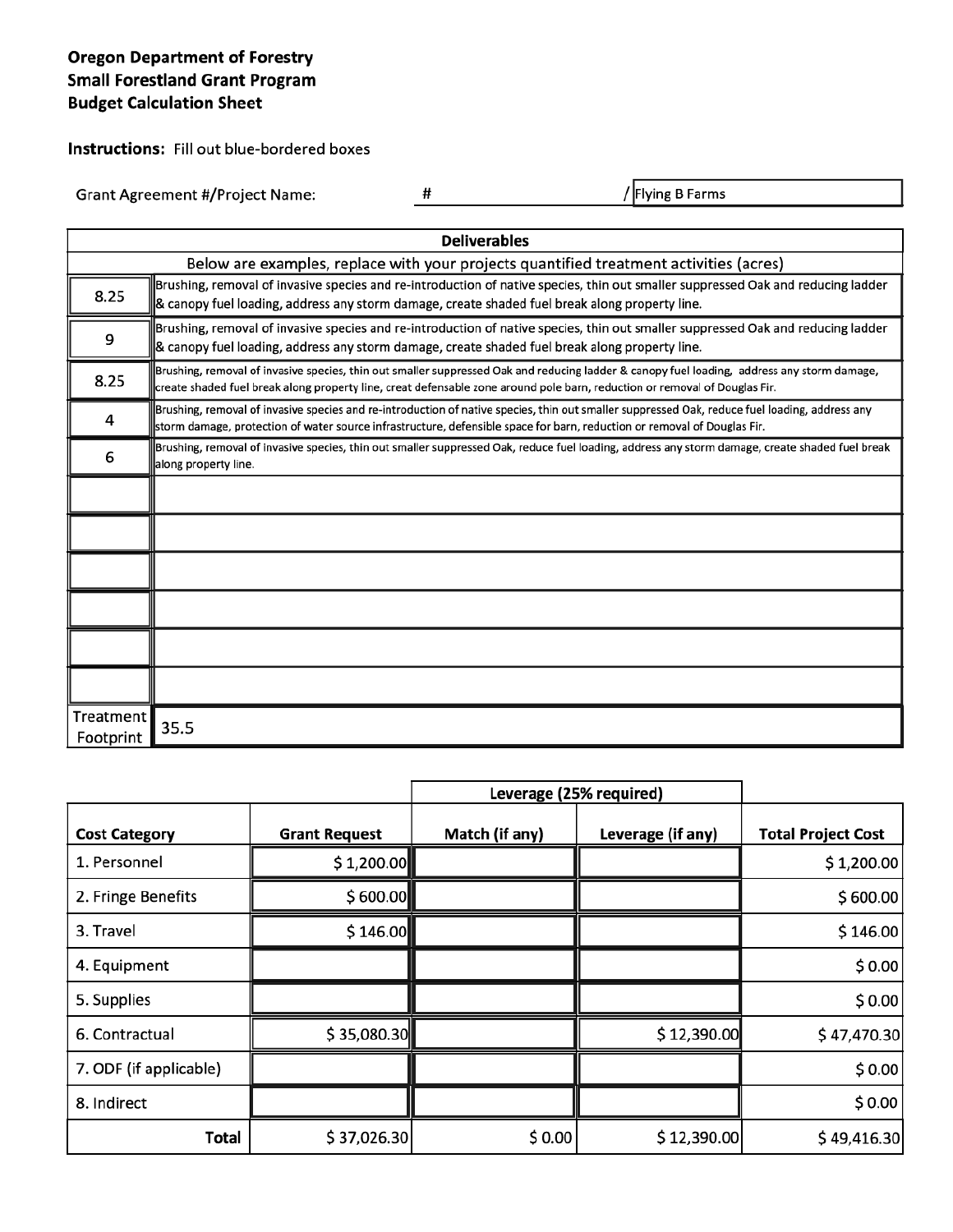Narrative justification by line item: totals should match claim above.

| For each line item      | Detail by position or item cost, rate, number of units, and subtotals. Tie costs to<br>Deliverables. Example: Personnel and Fringe (\$1,480 and \$740=\$2,220) for 1 Ecologist<br>working 40 hours @ \$37/hour to treatment plan 100 acres of fuel treatments                                                                                                                                                                                                                                                                                                                                                                                                                                                                                                                         |
|-------------------------|---------------------------------------------------------------------------------------------------------------------------------------------------------------------------------------------------------------------------------------------------------------------------------------------------------------------------------------------------------------------------------------------------------------------------------------------------------------------------------------------------------------------------------------------------------------------------------------------------------------------------------------------------------------------------------------------------------------------------------------------------------------------------------------|
| Personnel & Fringe      | $ \$1200$ and $\$600$ = $\$1800$ for Sponsor admin time/site visits working 40 hours @<br>\$30/hour for duration of project.                                                                                                                                                                                                                                                                                                                                                                                                                                                                                                                                                                                                                                                          |
| <b>Travel</b>           | 18 miles one way, 36 round trip x 8 visits x .51 per mile = \$146 for Sponsor travel                                                                                                                                                                                                                                                                                                                                                                                                                                                                                                                                                                                                                                                                                                  |
| Equipment               |                                                                                                                                                                                                                                                                                                                                                                                                                                                                                                                                                                                                                                                                                                                                                                                       |
| Supplies                |                                                                                                                                                                                                                                                                                                                                                                                                                                                                                                                                                                                                                                                                                                                                                                                       |
| Contractual<br>Payments | Landowner/equipment. Chainsaw 509 hrs @ \$26.25 = \$13488.50, Powered Polesaw 30 hrs @ \$26.25 = \$787.50, Walk Behind<br>Brush Cutter 10 hrs @ \$26.25 = \$262.50, 6" Chipper 30 hrs @ \$50.00 = \$1500.00, Weed Burner 10 hrs @ \$21.88 = \$218.80,<br>Backpack Sprayer 10 hrs @ \$22.50 = \$225.00, Tractor (20-25 hp) 20 hrs @ \$47.50 = \$950.00, Tractor (41-50 hp) 30 hrs @ \$54.38<br>= \$1631.40, Tractor (65-76+ hp) 180 hrs @ \$55.63 hr = \$10,013.40, Utility Trailer 20 hrs @ \$28.13 = \$562.60, Brush Mower<br>Attachment 20 hrs @ \$35.63 = \$712.60, Slash Fuel 8 gal @ \$6.00 = \$48.00, Chainsaw Chains 6 @ \$20.00 = \$120.00, Herbicide<br>12 gal @ \$130.00 = \$1560.00, General Labor 150 hrs @ \$20.00 hr = \$3000.00 for a contractual total of \$35,080.30 |
| ODF (if Applicable)     |                                                                                                                                                                                                                                                                                                                                                                                                                                                                                                                                                                                                                                                                                                                                                                                       |
| Leverage Sources        | Crawler Tractor w/blade 60 hrs @ \$82.50 = \$4950.00, Log Splitter 80 hrs @ \$26.25 =<br>\$2150.00, ATV/Pickup 75 hrs @ \$38.50 = \$2887.50, Chainsaw 91 hrs @ \$26.50 =<br>$$2411.60$ for a leverage total of $$12390.00$                                                                                                                                                                                                                                                                                                                                                                                                                                                                                                                                                            |
| <b>Indirect Costs</b>   |                                                                                                                                                                                                                                                                                                                                                                                                                                                                                                                                                                                                                                                                                                                                                                                       |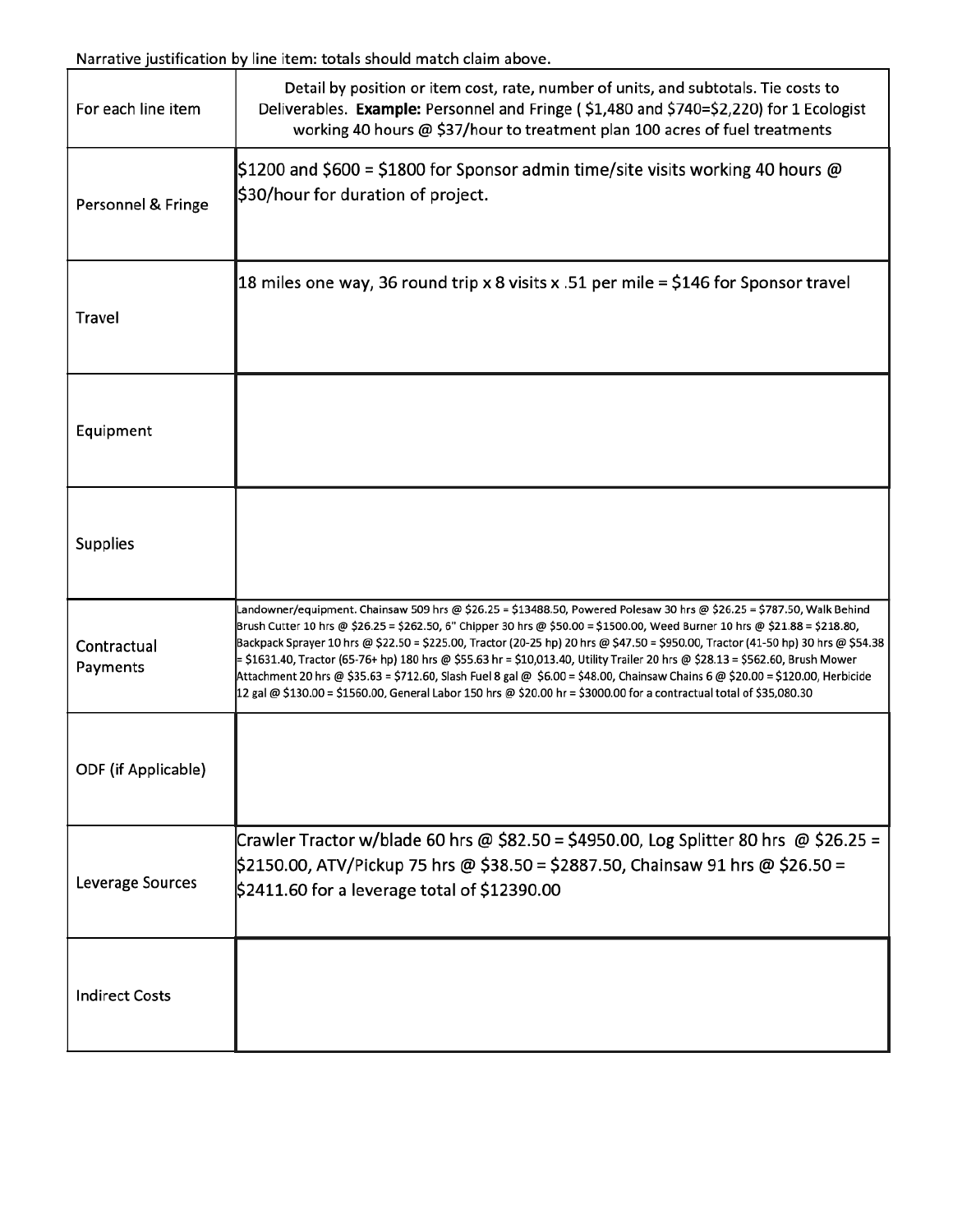

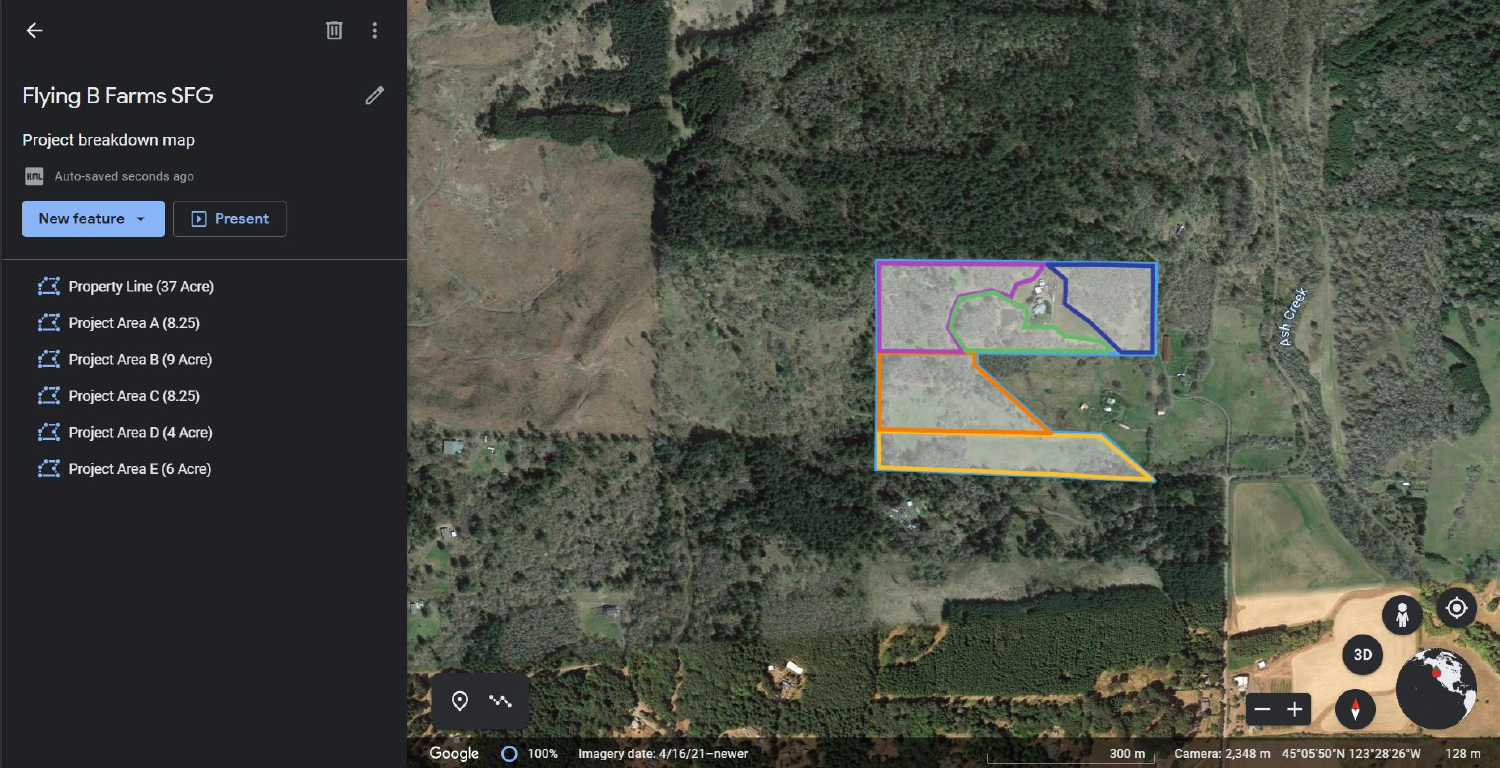| Number of Panel Reviewer<br><b>Project Name</b><br><b>Flying B Farms</b><br>#1 |                                                                                                                                                                                                                                                                                                                                                                                                                                                                                                                      |  |  |    |                   |
|--------------------------------------------------------------------------------|----------------------------------------------------------------------------------------------------------------------------------------------------------------------------------------------------------------------------------------------------------------------------------------------------------------------------------------------------------------------------------------------------------------------------------------------------------------------------------------------------------------------|--|--|----|-------------------|
| Priority                                                                       | Possible<br><b>Proposal Scoring Rubric</b><br>Points                                                                                                                                                                                                                                                                                                                                                                                                                                                                 |  |  |    | Reviewer<br>Score |
| $\mathbf{1}$                                                                   | Clearly describes treatment activities and how future condition reduces risk<br>20<br>of high severity wildfire                                                                                                                                                                                                                                                                                                                                                                                                      |  |  |    |                   |
| Reviewer<br>Comments                                                           | 35.5 acres: Thin out smaller suppressed Oak creating healthier forest while reducing<br>ladder & canopy fuel loading. Removal and thinning of Douglas fir to help promote the<br>Oregon White Oak. Removal of timber around pole barn to create a defensible space<br>and reduce threat of falling trees. Limb up trees 6-10 FT. Chip or burn all slash.                                                                                                                                                             |  |  |    | 12                |
| $\overline{2}$                                                                 | Project protects infrastructure, creates shaded fuel breaks along roadways,<br>or is in a Wildfire Risk Class of High or Extreme (HUC 6 watershed)                                                                                                                                                                                                                                                                                                                                                                   |  |  | 15 |                   |
| Reviewer<br>Comments                                                           | Protects two barns and a house. Creates shaded fuel breaks along property boundary.<br>Protects water source infrastructure. HUC_6 Wildfire Risk Class - Low.                                                                                                                                                                                                                                                                                                                                                        |  |  |    | 5                 |
| 3                                                                              | Project treats or protects multiple properties                                                                                                                                                                                                                                                                                                                                                                                                                                                                       |  |  | 15 |                   |
| Reviewer<br>Comments                                                           | One landowner receiving treatment, with four adjacent landowners.                                                                                                                                                                                                                                                                                                                                                                                                                                                    |  |  |    | 3                 |
| 4                                                                              | Proposed treatment(s) address insects and disease, drought mortality,<br>invasive species, storm damage or enhances wildlife habitat                                                                                                                                                                                                                                                                                                                                                                                 |  |  | 15 |                   |
| Reviewer<br>Comments                                                           | Removal of invasive species to include English Hawthorn, Scotch Broom, Tansey<br>Ragwort and Himalayan Blackberry and re-introducing of native species. Protects and<br>cleans-up drainage for Ash Creek. Addresses existing storm damage from September<br>2020 windstorm and February 2021 ice storm. Increased health of the oak woodland<br>and improvement in the wildlife habitat that relies on it. Property is frequented by all<br>large mammals found in NW Oregon along numerous small mammals and birds. |  |  |    | 15                |
| 5                                                                              | Clearly demonstrates collaborative approach including treatment proximity<br>to previous or planned hazardous fuel treatments                                                                                                                                                                                                                                                                                                                                                                                        |  |  | 10 | 0                 |
| Reviewer<br>Comments                                                           | Could not find information to address this criterium.                                                                                                                                                                                                                                                                                                                                                                                                                                                                |  |  |    |                   |
| 6                                                                              | Proposed treatment(s) benefit vulnerable populations or under protected<br>properties                                                                                                                                                                                                                                                                                                                                                                                                                                |  |  | 10 |                   |
| Reviewer<br>Comments                                                           | The adjacent properties are owned by 6 elderly neighbors. Overall reduction of wildfire<br>danger that starts on the property from leaving the property or burning across the<br>property affecting the elderly neighbors.                                                                                                                                                                                                                                                                                           |  |  |    | 10                |
| $\overline{7}$                                                                 | Treatment area references a forest management plan or is located within a<br>priority planning area listed in Funding Priority 6                                                                                                                                                                                                                                                                                                                                                                                     |  |  | 10 |                   |
| Reviewer<br>Comments                                                           | Community Wildfire Protection Plan, Yamhill County's Hazard Mitigation Plan. Project<br>area falls within the Oregon Conservation Strategy's Conservation Opportunity Areas.<br>Project will support the Natural Resource Conservation Service's Conservation<br>Implementation Strategy.                                                                                                                                                                                                                            |  |  |    | 10                |
| 8                                                                              | Project utilizes non-traditional forest products<br>5                                                                                                                                                                                                                                                                                                                                                                                                                                                                |  |  |    |                   |
| Reviewer<br>Comments                                                           | Utilize the removed trees and larger branches for firewood.                                                                                                                                                                                                                                                                                                                                                                                                                                                          |  |  |    | 4                 |
|                                                                                | Out of<br><b>Final Score</b><br>100                                                                                                                                                                                                                                                                                                                                                                                                                                                                                  |  |  |    |                   |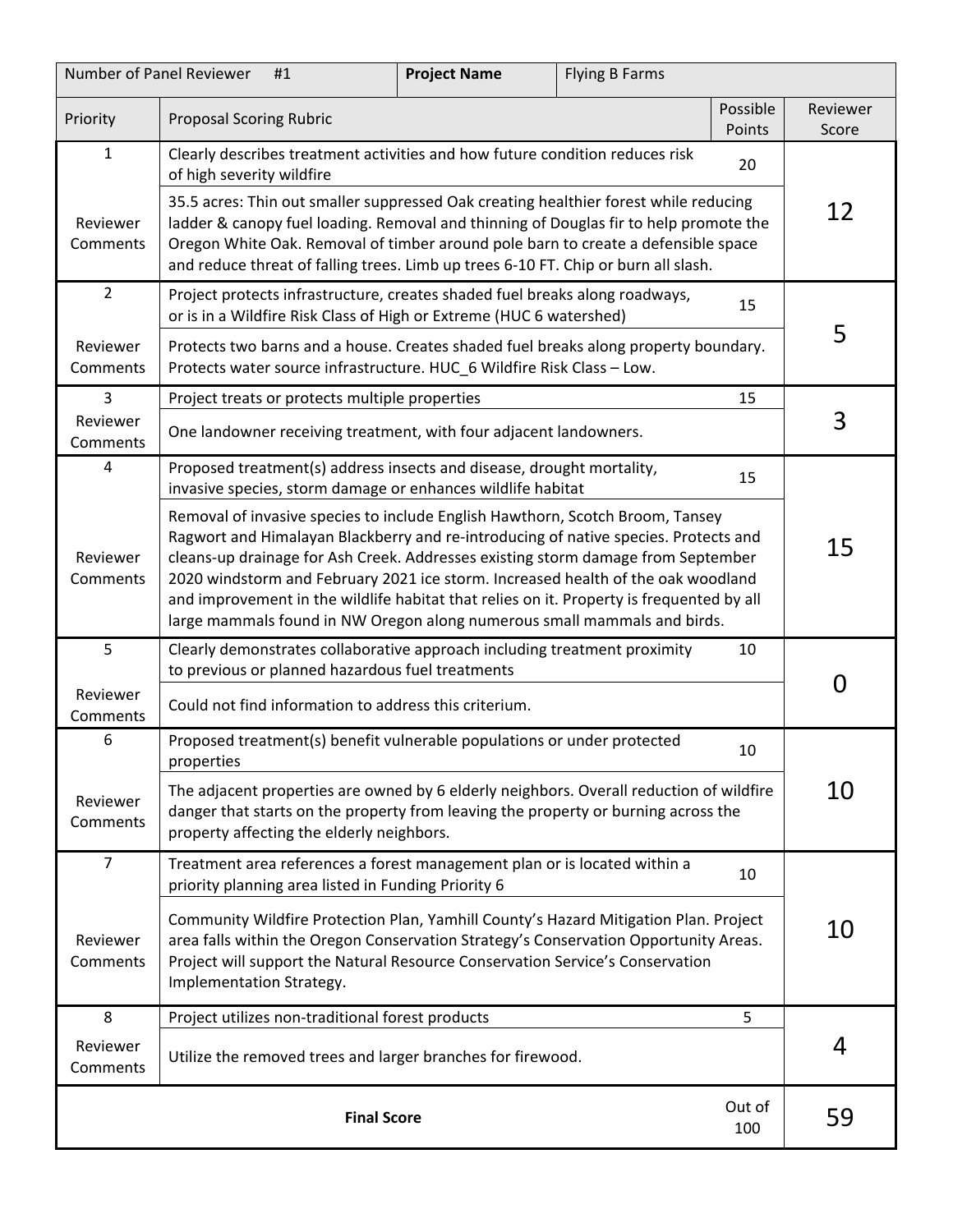| Number of Panel Reviewer<br><b>Project Name</b><br><b>Flying B Farms</b><br>#2 |                                                                                                                                                          |                                                     |                                                                                                                                      |                   |    |     |
|--------------------------------------------------------------------------------|----------------------------------------------------------------------------------------------------------------------------------------------------------|-----------------------------------------------------|--------------------------------------------------------------------------------------------------------------------------------------|-------------------|----|-----|
| Priority                                                                       | Possible<br><b>Proposal Scoring Rubric</b><br>Points                                                                                                     |                                                     |                                                                                                                                      | Reviewer<br>Score |    |     |
| 1                                                                              | Clearly describes treatment activities and how future condition reduces risk<br>20<br>of high severity wildfire                                          |                                                     |                                                                                                                                      |                   |    |     |
| Reviewer<br>Comments                                                           | Primarily enhancement of forest health and resilience. A great project for what seems<br>like a well-loved property.                                     |                                                     |                                                                                                                                      | 10                |    |     |
| $\overline{2}$                                                                 | Project protects infrastructure, creates shaded fuel breaks along roadways,<br>15<br>or is in a Wildfire Risk Class of High or Extreme (HUC 6 watershed) |                                                     |                                                                                                                                      |                   |    |     |
| Reviewer<br>Comments                                                           |                                                                                                                                                          | low risk class, creation of shaded fuels breaks     |                                                                                                                                      |                   |    | 5   |
| 3                                                                              |                                                                                                                                                          | Project treats or protects multiple properties      |                                                                                                                                      |                   | 15 |     |
| Reviewer<br>Comments                                                           |                                                                                                                                                          |                                                     | single property (although does note impact on neighbors)                                                                             |                   |    | 8   |
| $\overline{4}$                                                                 |                                                                                                                                                          |                                                     | Proposed treatment(s) address insects and disease, drought mortality,<br>invasive species, storm damage or enhances wildlife habitat |                   | 15 |     |
| Reviewer<br>Comments                                                           | invasive species removal/reintroduction of native species; enhancement of oak habitat<br>(both woodland and wildlife); storm damage                      |                                                     |                                                                                                                                      |                   | 15 |     |
| 5                                                                              |                                                                                                                                                          | to previous or planned hazardous fuel treatments    | Clearly demonstrates collaborative approach including treatment proximity                                                            |                   | 10 |     |
| Reviewer<br>Comments                                                           | unclear                                                                                                                                                  |                                                     |                                                                                                                                      |                   |    | ( ) |
| 6                                                                              | properties                                                                                                                                               |                                                     | Proposed treatment(s) benefit vulnerable populations or under protected                                                              |                   | 10 |     |
| Reviewer<br>Comments                                                           | potential benefit to elderly neighbors                                                                                                                   |                                                     |                                                                                                                                      |                   | 5  |     |
| $\overline{7}$                                                                 |                                                                                                                                                          | priority planning area listed in Funding Priority 6 | Treatment area references a forest management plan or is located within a                                                            |                   | 10 |     |
| Reviewer<br>Comments                                                           | multiple                                                                                                                                                 |                                                     |                                                                                                                                      |                   |    | 10  |
| 8                                                                              | Project utilizes non-traditional forest products<br>5                                                                                                    |                                                     |                                                                                                                                      |                   |    |     |
| Reviewer<br>Comments                                                           | firewood                                                                                                                                                 |                                                     |                                                                                                                                      |                   |    | 5   |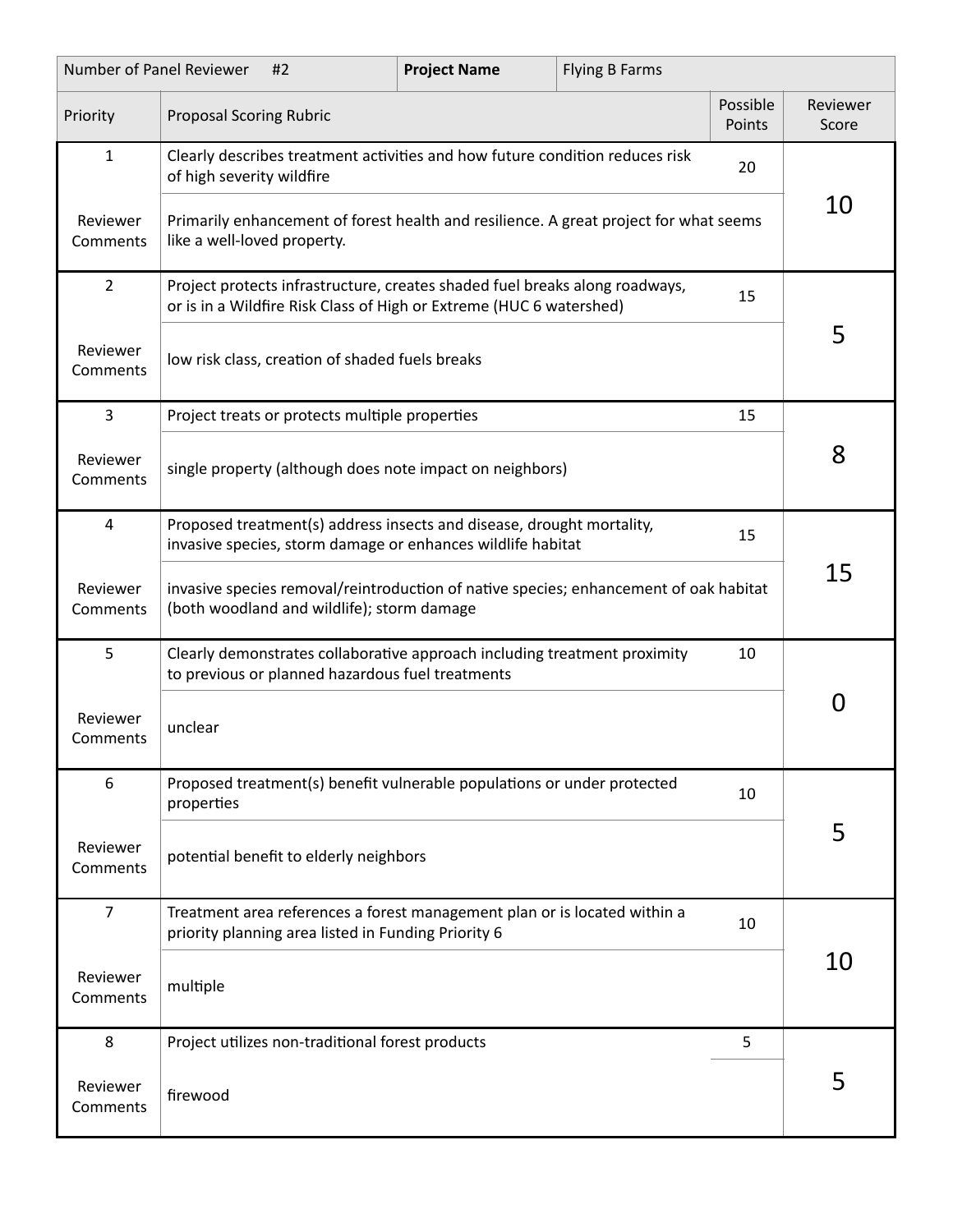| <b>Final Score</b> | Out of<br>100 | -<br>Ju |
|--------------------|---------------|---------|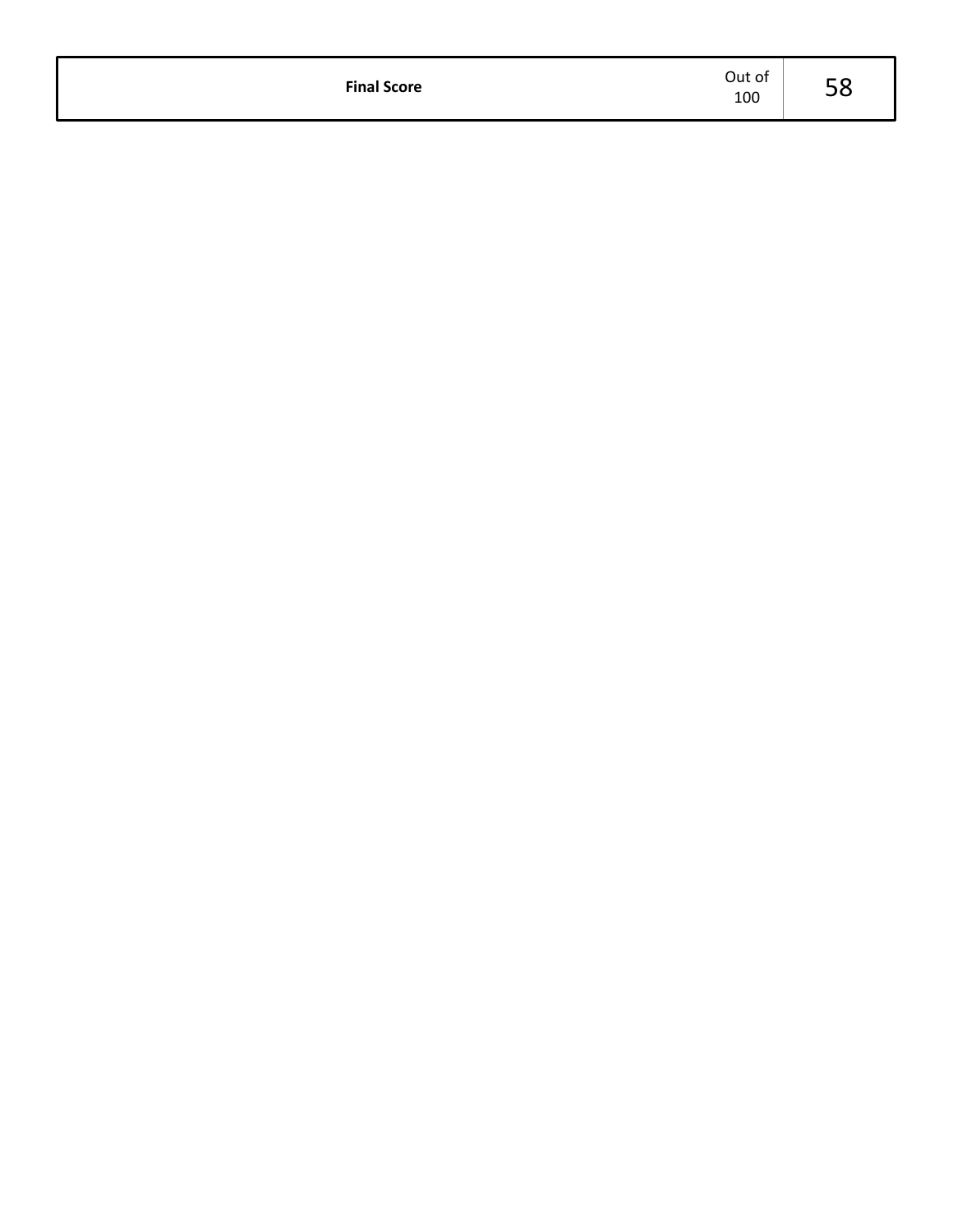| Number of Panel Reviewer<br><b>Project Name</b><br>#3 |                                                                                                                                                                                         | <b>Flying B Farms</b> |          |                   |    |
|-------------------------------------------------------|-----------------------------------------------------------------------------------------------------------------------------------------------------------------------------------------|-----------------------|----------|-------------------|----|
| Priority                                              | <b>Proposal Scoring Rubric</b><br>Points                                                                                                                                                |                       | Possible | Reviewer<br>Score |    |
| $\mathbf{1}$                                          | Clearly describes treatment activities and how future condition reduces risk<br>20<br>of high severity wildfire                                                                         |                       |          |                   |    |
| Reviewer<br>Comments                                  | Yes, thin suppressed oak and removal/thin of Doug Fir, along with invasives removal.<br>Not great detail on how this would occur though, and maintenance is a concern with<br>invasives |                       |          | 16                |    |
| $\overline{2}$                                        | Project protects infrastructure, creates shaded fuel breaks along roadways,<br>or is in a Wildfire Risk Class of High or Extreme (HUC 6 watershed)                                      |                       |          | 15                |    |
| Reviewer<br>Comments                                  | Protects infrastructure and creates fuel break                                                                                                                                          |                       |          |                   | 15 |
| 3                                                     | Project treats or protects multiple properties                                                                                                                                          |                       |          | 15                |    |
| Reviewer<br>Comments                                  | One property treated, but does mention other properties that it may protect                                                                                                             |                       |          |                   | 5  |
| 4                                                     | Proposed treatment(s) address insects and disease, drought mortality,<br>invasive species, storm damage or enhances wildlife habitat                                                    |                       |          | 15                |    |
| Reviewer<br>Comments                                  | Yes, multiple benefits listed here. Although not sure what, "protect and clean-up<br>drainage for Ash Creek" means?                                                                     |                       |          |                   | 15 |
| 5                                                     | Clearly demonstrates collaborative approach including treatment proximity<br>10<br>to previous or planned hazardous fuel treatments                                                     |                       |          |                   |    |
| Reviewer<br>Comments                                  | Application does not mention other treatments                                                                                                                                           |                       |          | 0                 |    |
| 6                                                     | Proposed treatment(s) benefit vulnerable populations or under protected<br>properties                                                                                                   |                       |          | 10                |    |
| Reviewer<br>Comments                                  | Yes, vulnerable populations are noted in application                                                                                                                                    |                       |          | 10                |    |
| $\overline{7}$                                        | Treatment area references a forest management plan or is located within a<br>10<br>priority planning area listed in Funding Priority 6                                                  |                       |          |                   |    |
| Reviewer<br>Comments                                  | Several plans and strategies listed                                                                                                                                                     |                       |          |                   | 10 |
| 8                                                     | Project utilizes non-traditional forest products                                                                                                                                        |                       |          | 5                 |    |
| Reviewer<br>Comments                                  | Firewood                                                                                                                                                                                |                       |          | 5                 |    |
|                                                       | Out of<br><b>Final Score</b><br>100                                                                                                                                                     |                       |          |                   |    |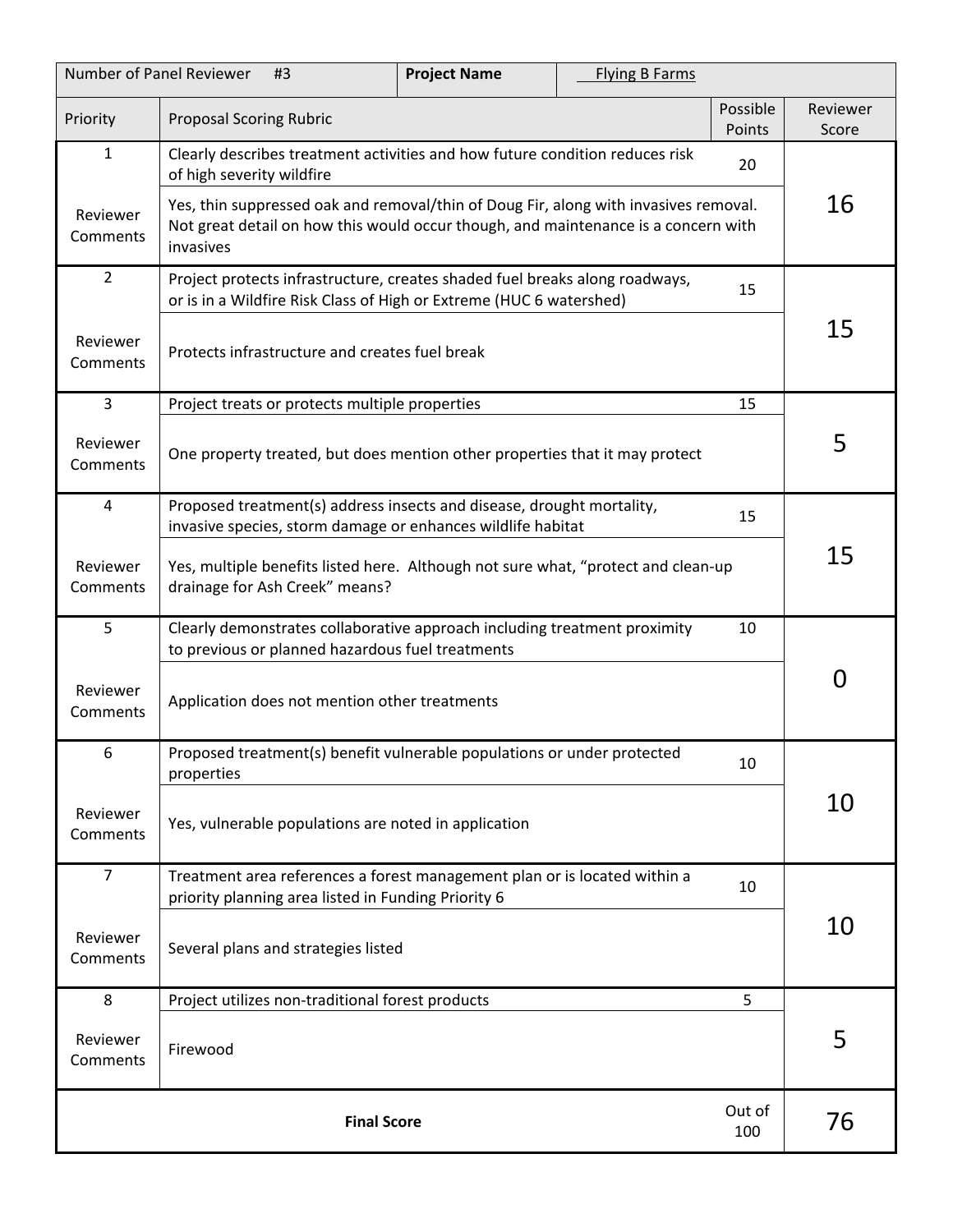| Number of Panel Reviewer<br>#4 |                                                                                                                                                    | <b>Project Name</b> | <b>Flying B Farms</b> |                    |                   |
|--------------------------------|----------------------------------------------------------------------------------------------------------------------------------------------------|---------------------|-----------------------|--------------------|-------------------|
| Priority                       | <b>Proposal Scoring Rubric</b>                                                                                                                     |                     |                       | Possible<br>Points | Reviewer<br>Score |
| $\mathbf{1}$                   | Clearly describes treatment activities and how future condition reduces risk<br>20<br>of high severity wildfire                                    |                     |                       |                    |                   |
| Reviewer<br>Comments           | The project is intended to reduce fuels and provide protection the not only the owners<br>but neighbors as well                                    |                     |                       | 17                 |                   |
| $\overline{2}$                 | Project protects infrastructure, creates shaded fuel breaks along roadways,<br>or is in a Wildfire Risk Class of High or Extreme (HUC 6 watershed) |                     |                       | 15                 |                   |
| Reviewer<br>Comments           | The project will enhance Oak habitats within the ownership and reduce fuel ladders                                                                 |                     |                       |                    | 12                |
| 3                              | Project treats or protects multiple properties                                                                                                     |                     |                       | 15                 |                   |
| Reviewer<br>Comments           | The project is focused on a single ownership but will also provide benefits to adjoining<br>landowners                                             |                     |                       |                    | 12                |
| $\overline{4}$                 | Proposed treatment(s) address insects and disease, drought mortality,<br>invasive species, storm damage or enhances wildlife habitat               |                     |                       | 15                 |                   |
| Reviewer<br>Comments           | All should benefit from the Oak restoration                                                                                                        |                     |                       |                    | 13                |
| 5                              | Clearly demonstrates collaborative approach including treatment proximity<br>10<br>to previous or planned hazardous fuel treatments                |                     |                       |                    |                   |
| Reviewer<br>Comments           | Project is focused on the landowner; however, neighbors will benefit from the fuel's<br>reduction                                                  |                     |                       |                    | 7                 |
| 6                              | Proposed treatment(s) benefit vulnerable populations or under protected<br>properties                                                              |                     |                       | 10                 |                   |
| Reviewer<br>Comments           | Primarily a rural neighborhood                                                                                                                     |                     |                       |                    | 6                 |
| $\overline{7}$                 | Treatment area references a forest management plan or is located within a<br>10<br>priority planning area listed in Funding Priority 6             |                     |                       |                    |                   |
| Reviewer<br>Comments           | The project fall within Yamhill County's Hazard Mitigation Plan - No individual forest<br>Plan                                                     |                     |                       |                    | 5                 |
| 8                              | Project utilizes non-traditional forest products<br>5                                                                                              |                     |                       |                    |                   |
| Reviewer<br>Comments           | Firewood and chips will be used                                                                                                                    |                     |                       | 3                  |                   |
|                                | Out of<br><b>Final Score</b><br>100                                                                                                                |                     |                       |                    |                   |